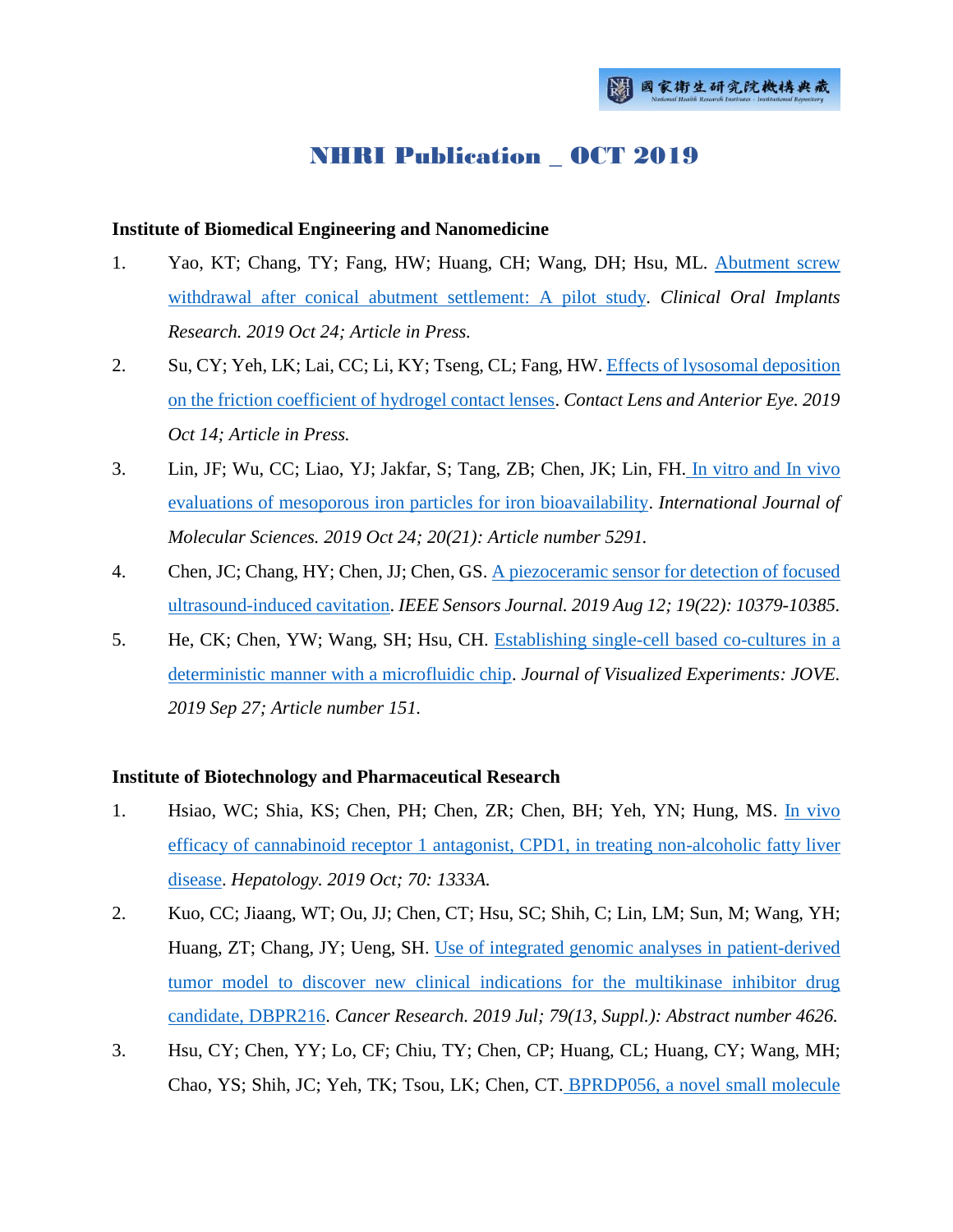[drug conjugate specifically targeting phosphatidylserine for cancer therapy.](http://ir.nhri.org.tw/handle/3990099045/12219) *Cancer Research. 2019 Jul; 79(13, Suppl.): Abstract number 227.*

- 4. Blay, V; Li, MC; Ho, SP; Stoller, ML; Hsieh, HP; Houston, DR[. Design of drug-like hepsin](http://ir.nhri.org.tw/handle/3990099045/12220)  [inhibitors against prostate cancer and kidney stones.](http://ir.nhri.org.tw/handle/3990099045/12220) *Acta Pharmaceutica Sinica B. 2019 Sep 28; Article in Press.*
- 5. Yang, CC; Hu, HS; Lin, HM; Wu, PS; Wu, RH; Tian, JN; Wu, SH; Tsou, LK; Song, JS; Chen, HW; Chern, JH; Chen, CT; Yueh, A. [A novel flavivirus entry inhibitor, BP34610,](http://ir.nhri.org.tw/handle/3990099045/12221)  [discovered through high-throughput screening with dengue reporter viruses.](http://ir.nhri.org.tw/handle/3990099045/12221) *Antiviral Research. 2019 Oct 22; Article in Press.*
- 6. Shiah, SG; Chou, ST; Kuo, CC; Chi, YH. [A novel mechanism of miRNA-mediated CBX8](http://ir.nhri.org.tw/handle/3990099045/12272)  [associated with tumorigenesis in head and neck squamous cell carcinoma.](http://ir.nhri.org.tw/handle/3990099045/12272) *Journal of Clinical Oncology. 2019 May; 37(15, Suppl. S): Abstract number e17534.*
- 7. Chang, CP; Ke, YY; Lin, WH; Jhuo, DH; Wang, WP; Tsai, CH; Chen, YT; Su, YJ; Hung, MC; Wu, ZW; Kuo, PC; Yeh, TK; Chen, CP; Song, JS; Chen, CT; Shih, C; Chi, YH. [An](http://ir.nhri.org.tw/handle/3990099045/12289)  [Aurora kinase inhibitor BPR6K471 inhibits tumor growth and reduces the cancer stem cell](http://ir.nhri.org.tw/handle/3990099045/12289)[like properties of small cell lung cancer.](http://ir.nhri.org.tw/handle/3990099045/12289) *Cancer Research.* 2019 Jul; 79(13, Suppl.): *Abstract number 3851.*
- 8. Lin, SY;Chang Hsu, Y;Peng, YH;Ke, YY;Lin, WH;Sun, HY;Shiao, HY;Kuo, FM;Chen, PY;Lien, TW;Chen, CH;Chu, CY;Wang, SY;Yeh, KC;Chen, CP;Hsu, TA;Wu, SY;Yeh, TK;Chen, CT;Hsieh, HP. [Discovery of a furanopyrimidine-based epidermal growth factor](http://ir.nhri.org.tw/handle/3990099045/12290)  [receptor inhibitor \(DBPR112\) as a clinical candidate for the treatment of non-small cell](http://ir.nhri.org.tw/handle/3990099045/12290)  [lung cancer.](http://ir.nhri.org.tw/handle/3990099045/12290) *Journal of Medicinal Chemistry. 2019 Sep; Article in press.*

#### **Institute of Cellular and Systems Medicine**

- 1. Huang, HJ; Tsai, YL; Lin, SH; Hsu, SH. [Smart polymers for cell therapy and precision](http://ir.nhri.org.tw/handle/3990099045/12224)  [medicine.](http://ir.nhri.org.tw/handle/3990099045/12224) *Journal of Biomedical Science. 2019 Oct 18; 26: Article number 73.*
- 2. Yeh, CF; Chuang, TY; Hung, YW; Lan, MY; Tsai, CH; Huang, HX; Lin, YY. [Soluble](http://ir.nhri.org.tw/handle/3990099045/12225)  [epoxide hydrolase inhibition enhances anti-inflammatory and antioxidative processes,](http://ir.nhri.org.tw/handle/3990099045/12225)  [modulates microglia polarization, and promotes recovery after ischemic stroke.](http://ir.nhri.org.tw/handle/3990099045/12225)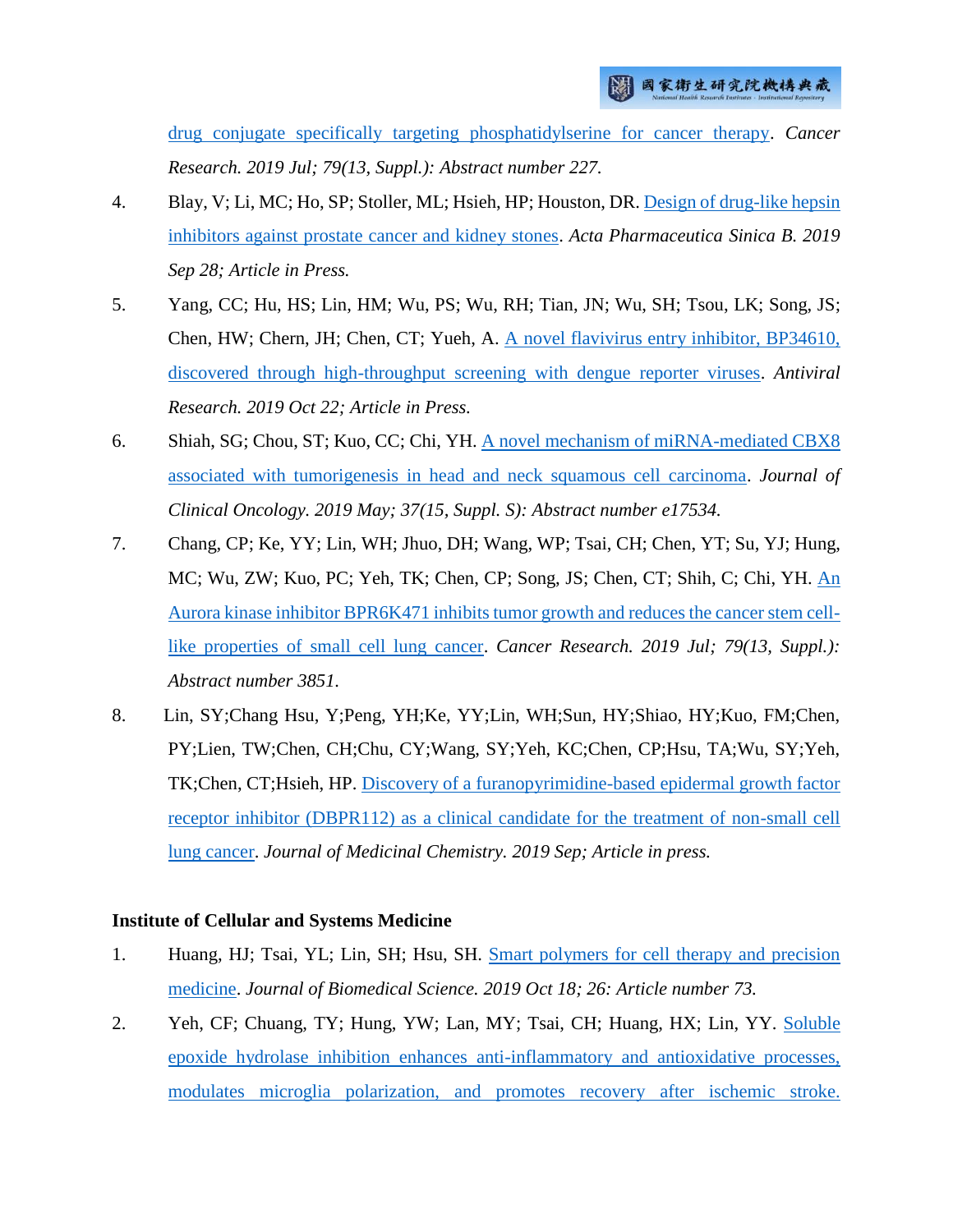*Neuropsychiatric Disease and Treatment. 2019 Oct 15; 15: 2927-2941.*

- 3. Liao, MT; Lee, CP; Lin, TT; Jong, CB; Chen, TY; Lin, L; Hsieh, MY; Lin, MS; Chie, WC; Wu, CC. [A randomized controlled trial of drug-coated balloon angioplasty in venous](http://ir.nhri.org.tw/handle/3990099045/12226)  [anastomotic stenosis of dialysis arteriovenous grafts.](http://ir.nhri.org.tw/handle/3990099045/12226) *Journal of Vascular Surgery. 2019 Oct 11; Article in Press.*
- 4. Chen, CH; Ho, YC; Ho, HH; Liang, LY; Jiang, WC; Lee, GL; Lee, JK; Hsu, YJ; Kuo, CC; Wu, KK; Yet, SF. [Tryptophan metabolite 5-methoxytryptophan ameliorates arterial](http://ir.nhri.org.tw/handle/3990099045/12227)  [denudation-induced intimal hyperplasia via opposing effects on vascular endothelial and](http://ir.nhri.org.tw/handle/3990099045/12227)  [smooth muscle cells.](http://ir.nhri.org.tw/handle/3990099045/12227) *Aging. 2019 Oct 9; 11(19): 8604-8622.*
- 5. Chuu, CP; Lin, CY; Huang, SH; Tsai, KKC. [ACTL6A is a novel oncogene and prognostic](http://ir.nhri.org.tw/handle/3990099045/12228)  [biomarker for prostate cancer.](http://ir.nhri.org.tw/handle/3990099045/12228) *Annals of Oncology. 2019 Oct; 30(Suppl. 6): Abstract number MO2-10-6.*
- 6. Wu, CC; Hsieh, MY; Lee, CK; Chuang, SY; Chung, MY; Lin, CC. [Dimethylarginine](http://ir.nhri.org.tw/handle/3990099045/12229)  [dimethylaminohydrolase 1 polymorphisms and venous intimal hyperplasia](http://ir.nhri.org.tw/handle/3990099045/12229) in hemodialysis [patients.](http://ir.nhri.org.tw/handle/3990099045/12229) *American Journal of Nephrology. 2019 Oct 22; Article in Press.*
- 7. Karagodin, VP; Sukhorukov, VN; Orekhov, AN; Yet, SF; Sobenin, I[A. Atherosclerosis](http://ir.nhri.org.tw/handle/3990099045/12286)  [prevention: The role of special diets and functional food.](http://ir.nhri.org.tw/handle/3990099045/12286) *Frontiers in Bioscience. 2020 Jan 1; 12: 95-101.*
- 8. Glanz, VY; Sobenin, IA; Grechko, AV; Yet, SF; Orekhov, AN. [The role of mitochondria](http://ir.nhri.org.tw/handle/3990099045/12287)  [in cardiovascular diseases related to atherosclerosis.](http://ir.nhri.org.tw/handle/3990099045/12287) *Frontiers in Bioscience (Elite Edition). 2020 Jan 1; 12: 102-112.*
- 9. Karagodin, VP; Sukhorukov, VN; Orekhov, AN; Yet, SF; Sobenin, IA. [Prevention of](http://ir.nhri.org.tw/handle/3990099045/12288)  [atherosclerosis: The role of special diets and functional foods.](http://ir.nhri.org.tw/handle/3990099045/12288) *Frontiers in Bioscience (Scholar Edition). 2020 Jan 1; 12: 57-69.*

## **Institute of Molecular and Genomic Medicine**

1. Chu, LA; Lu, CH; Yang, SM; Liu, YT; Feng, KL; Tsai, YC; Chang, WK; Wang, WC; Chang, SW; Chen, P; Lee, TK; Hwu, YK; Chiang, AS; Chen, BC. [Rapid single-wavelength](http://ir.nhri.org.tw/handle/3990099045/12211)  [lightsheet localization microscopy for clarified tissue.](http://ir.nhri.org.tw/handle/3990099045/12211) *Nature Communications. 2019 Oct*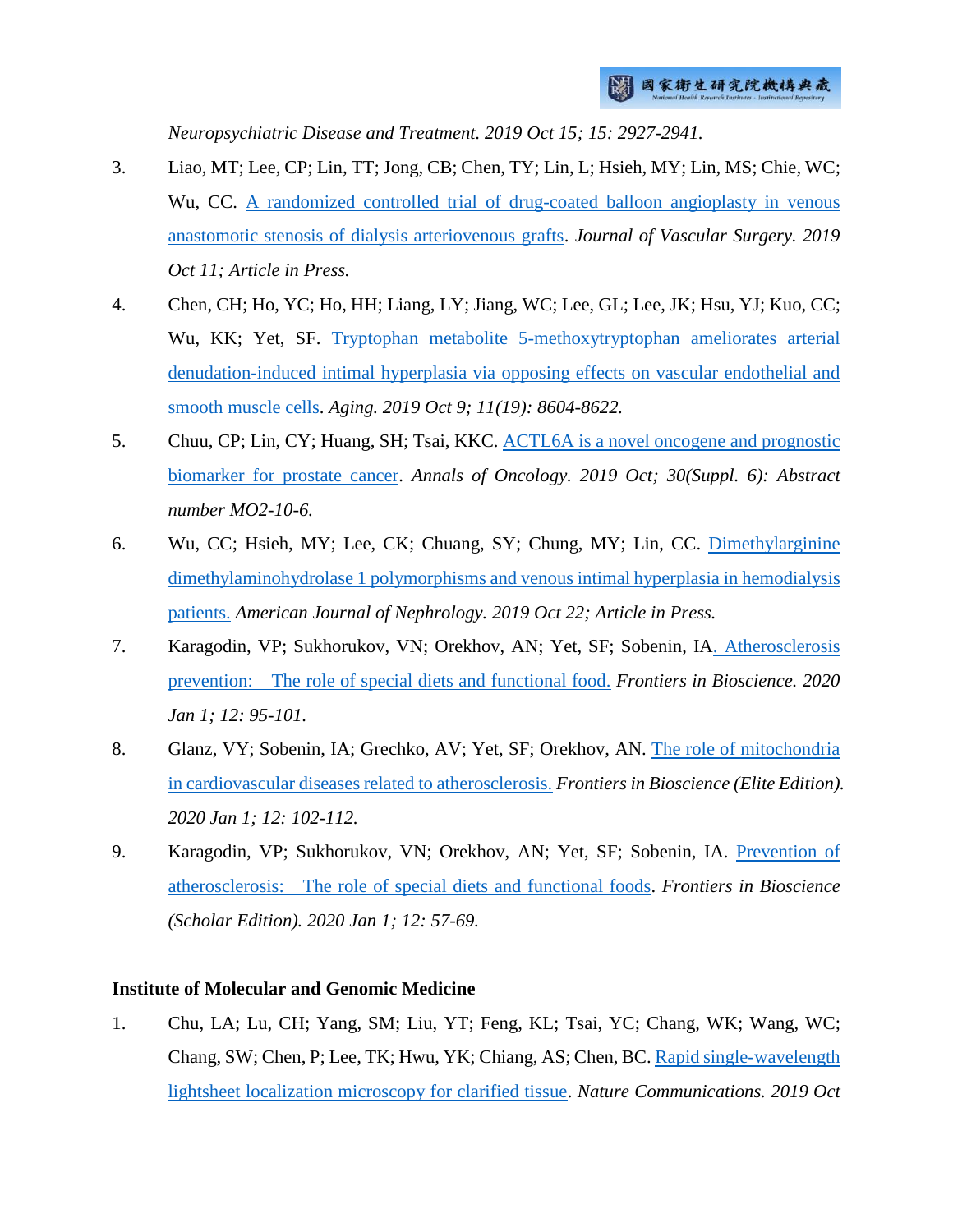*18; 10: Article number 4762.*

- 2. Chang, YF; Lim, KH; Chiang, YW; Sie, ZL; Chang, J; Ho, AS; Cheng, CC. [STAT3](http://ir.nhri.org.tw/handle/3990099045/12212)  [induces G9a to exacerbate HER3 expression for the survival of epidermal growth factor](http://ir.nhri.org.tw/handle/3990099045/12212)  [receptor-tyrosine kinase inhibitors in lung cancers.](http://ir.nhri.org.tw/handle/3990099045/12212) *BMC Cancer. 2019 Oct 16; 19: Article number 959.*
- 3. Yeh, CH; Shen, ZQ; Hsiung, SY; Wu, PC; Teng, YC; Chou, YJ; Fang, SW; Chen, CF; Yan, YT; Kao, LS; Kao, CH; Tsai, TF. [Cisd2 is essential to delaying cardiac aging and to](http://ir.nhri.org.tw/handle/3990099045/12213)  [maintaining heart functions.](http://ir.nhri.org.tw/handle/3990099045/12213) *PLoS Biology. 2019 Oct; 17(10): Article number e3000508.*
- 4. Chiang, YC; Lee, TF; Lin, YF; Weng, HY; Tsai, SF; Wu, CW. [Identify the predisposition](http://ir.nhri.org.tw/handle/3990099045/12214)  [genes to endometrial cancer.](http://ir.nhri.org.tw/handle/3990099045/12214) *Cancer Research. 2019 Jul; 79(13, Suppl.): Abstract number 4168.*
- 5. Liu, F; Zhou, J; Kundu-Roy, T; Wahler, J; So, JY; Lin, Y; Lou, YR; Barnard, NJ; Matsuura, I; Suh, N. [Role of CD44 in the transition of ductal carcinoma in situ to invasive breast](http://ir.nhri.org.tw/handle/3990099045/12215)  [carcinoma.](http://ir.nhri.org.tw/handle/3990099045/12215) *Cancer Research. 2019 Jul; 79(13, Suppl.): Abstract number 1073.*
- 6. Addisu, KD; Hsu, WH; Hailemeskel, BZ; Andrgie, AT; Chou, HY; Yuh, CH; Lai, JY; Tsai, HC. [Mixed lanthanide oxide nanoparticles coated with alginate-polydopamine as](http://ir.nhri.org.tw/handle/3990099045/12216)  multifunctional nanovehicles for [dual modality: Targeted imaging and chemotherapy.](http://ir.nhri.org.tw/handle/3990099045/12216) *ACS Biomaterials Science and Engineering. 2019 Sep 3; 5(10): 5453-5469.*
- 7. Cheng, CC; Chiang, YW; Lim, KH; Chang, JS; Ho, AS; Chang, YF. [STAT3 represses](http://ir.nhri.org.tw/handle/3990099045/12280)  [miR-145-5p to exacerbate HER3 expression for surviving EGFR-TKIs in lung cancers.](http://ir.nhri.org.tw/handle/3990099045/12280) *Cancer Research. 2019 Jul; 79(13, Suppl.): Abstract number 3028.*

#### **Institute of Population Health Sciences**

- 1. Wu, CC; Hsieh, MY; Lee, CK; Chuang, SY; Chung, MY; Lin, CC. [Dimethylarginine](http://ir.nhri.org.tw/handle/3990099045/12229)  [dimethylaminohydrolase 1 polymorphisms and venous intimal hyperplasia in hemodialysis](http://ir.nhri.org.tw/handle/3990099045/12229)  [patients.](http://ir.nhri.org.tw/handle/3990099045/12229) *American Journal of Nephrology. 2019 Oct 22; Article in Press.*
- 2. Chen, C; Wang, HY. [Logistic regression method for ligand discovery.](http://ir.nhri.org.tw/handle/3990099045/12232) *Journal of Computational Biology. 2019 Sep 23; Article in Press.*
- 3. Yu, J; Chiu, Y. [Rare variant association tests for pleiotropy in longitudinal family studies.](http://ir.nhri.org.tw/handle/3990099045/12233)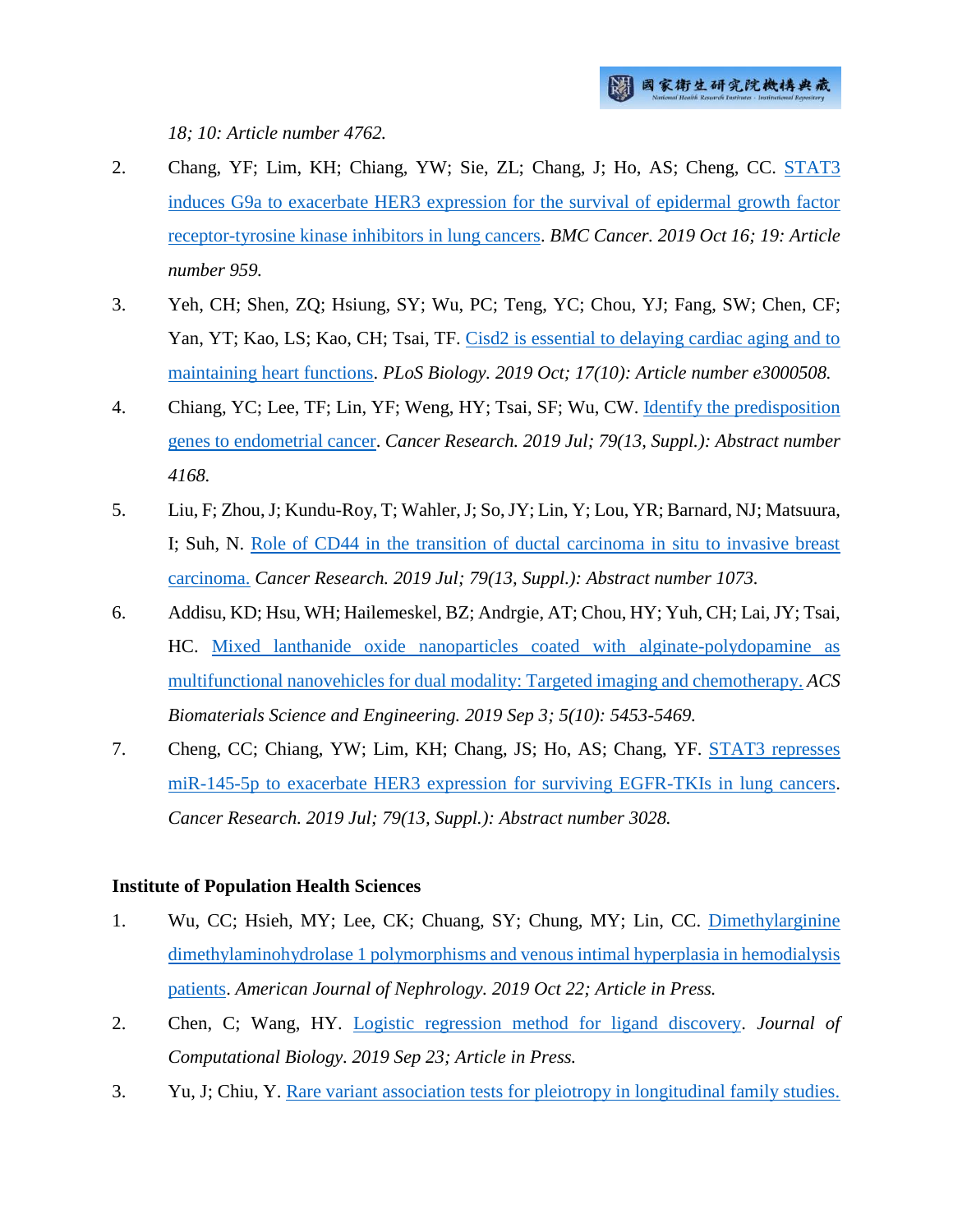*European Journal of Human Genetics. 2018 Oct; 26(Suppl.): 782.*

- 4. Lin, C; Wong, BY; Lo, MT; Chiu, YC; Lin, YH. [Development of an addiction index and](http://ir.nhri.org.tw/handle/3990099045/12234)  [delineation 15-year trends of illicit drugs from the Taiwan national drug enhancement](http://ir.nhri.org.tw/handle/3990099045/12234)  [database.](http://ir.nhri.org.tw/handle/3990099045/12234) *Journal of Psychiatric Research. 2020 Jan; 120: 131-136.*
- 5. Pan, YC; Chiu, YC; Lin, YH. [Development of the problematic mobile gaming](http://ir.nhri.org.tw/handle/3990099045/12235)  [questionnaire and prevalence of mobile gaming addiction among adolescents in Taiwan.](http://ir.nhri.org.tw/handle/3990099045/12235) *Cyberpsychology Behavior and Social Networking. 2019 Oct; 22(10): 662-669.*
- 6. Chang, LY; Chiu, SN; Wang, CC; Weng, WC; Chang, HY. [Parenting stress mediates the](http://ir.nhri.org.tw/handle/3990099045/12236)  [association between cyanotic congenital heart disease and internalising problems in](http://ir.nhri.org.tw/handle/3990099045/12236)  [children and adolescents.](http://ir.nhri.org.tw/handle/3990099045/12236) *European Journal of Cardiovascular Nursing. 2019 Oct 28; Article in Press.*
- 7. Wang, HD; Bhutta, ZA; Coates, MM; Coggeshall, M; Dandona, L; Diallo, K; Franca, EB; Fraser, M; Fullman, N; Gething, PW; Hay, SI; Kinfu, Y; Kita, M; Kulikoff, XR; Larson, HJ; Liang, J; Liang, XF; Lim, SS; Bazargan-Hejazi, S, .; et al.. [Global, regional, national,](http://ir.nhri.org.tw/handle/3990099045/12237)  [and selected subnational levels of stillbirths, neonatal, infant, and under-5 mortality, 1980-](http://ir.nhri.org.tw/handle/3990099045/12237) [2015: A systematic analysis for the Global Burden of Disease Study 2015.](http://ir.nhri.org.tw/handle/3990099045/12237) *Lancet. 2016 Oct; 388(10053): 1725-1774.*
- 8. Chang, CP; Chang, SC; Chuang, SC; Berthiller, J; Ferro, G; Matsuo, K; Wunsch-Filho, V; Toporcov, TN; de Carvalho, MB; La Vecchia, C; Olshan, AF; Zevallos, JP; Serraino, D; Muscat, J; Sturgis, EM; Li, G; Morgenstern, H; Levi, F; Dal Maso, L; Smith, E; Kelsey, K; McClean, M; et al. [Age at start of using tobacco on the risk of head and neck cancer: Pooled](http://ir.nhri.org.tw/handle/3990099045/12238)  [analysis in the International Head and Neck Cancer Epidemiology Consortium](http://ir.nhri.org.tw/handle/3990099045/12238)  [\(INHANCE\).](http://ir.nhri.org.tw/handle/3990099045/12238) *Cancer Epidemiology. 2019 Oct 3; 63: Article number 101615.*
- 9. Cheng, HM; Chuang, SY. [More precise and unbiased blood pressure measures:](http://ir.nhri.org.tw/handle/3990099045/12239)  [Automatic office blood pressure.](http://ir.nhri.org.tw/handle/3990099045/12239) *American Journal of Hypertension. 2019 Oct 5; Article in Press.*
- 10. Wang, CY; Wu, YL; Sheu, WH; Tu, ST; Hsu, CC; Tai, TY. Accountability and utilization [of diabetes care from 2005 to 2014 in Taiwan.](http://ir.nhri.org.tw/handle/3990099045/12240) *Journal of the Formosan Medical Association = Taiwan yi zhi. 2019 Oct 4; Article in Press.*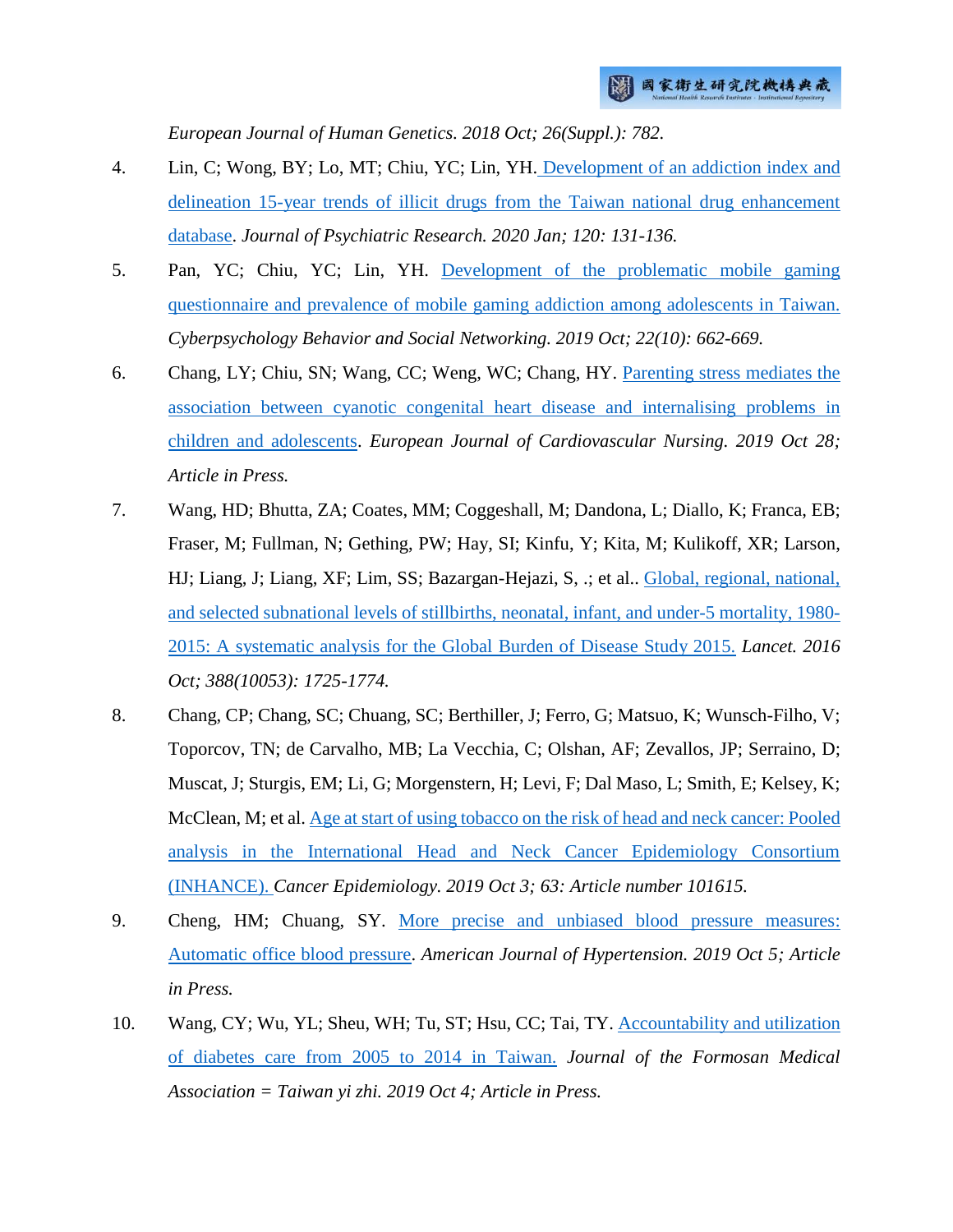- 11. Gao, W; Sanna, M; Hefler, M; Wen, CP. [Air pollution is not 'the new smoking':](http://ir.nhri.org.tw/handle/3990099045/12241)  [Comparing the disease burden of air pollution and smoking across the globe, 1990-2017.](http://ir.nhri.org.tw/handle/3990099045/12241) *Tobacco Control. 2019 Oct 14; Article in Press.*
- 12. Kamiza, A; Wang, W; You, J; Tang, R; Chien, H; Lai, C; Chiu, L; Lo, T; Hung, K; Hsiung, C; Yeh, C. Age- [and sex-specific cumulative risks of colorectal cancer in Han Chinese](http://ir.nhri.org.tw/handle/3990099045/12242)  [patients with Lynch syndrome.](http://ir.nhri.org.tw/handle/3990099045/12242) *European Journal of Human Genetics. 2019 Oct; 27(Suppl. 2): 1580.*
- 13. Chang, HY; Fang, HL; Ting, TT; Liang, J; Chuang, SY; Hsu, CC; Wu, CY; Pan, WH. [The](http://ir.nhri.org.tw/handle/3990099045/12243)  [co-occurrence of frailty \(Accumulation of functional deficits\) and depressive symptoms,](http://ir.nhri.org.tw/handle/3990099045/12243)  [and its effect on mortality in older adults: A longitudinal study.](http://ir.nhri.org.tw/handle/3990099045/12243) *Clinical Interventions in Aging. 2019 Sep 27; 14: 1671-1680.*
- 14. Blechter, B; Hsiung, CA; Yin, ZH; Shu, XO; Hosgood, HD; Wong, JYY; Shi, JX; Hu, W; Bassig, B; Seow, WJ; Gao, YA; Cai, QY; Xiang, YB; Chang, IS; Zhou, BS; Zheng, W; Lee, KM; Chanock, S; Chatterjee, N; Rothman, N; Lan, Q. [Analysis of polygenic risk score](http://ir.nhri.org.tw/handle/3990099045/12244)  [interaction with coal use and risk of lung adenocarcinoma among never-smoking women](http://ir.nhri.org.tw/handle/3990099045/12244)  [in Asia.](http://ir.nhri.org.tw/handle/3990099045/12244) *Cancer Research. 2019 Jul; 79(13, Suppl.): Abstract number 2682.*
- 15. Chen, MH; Chou, WC; Hsiao, CF; Liu, YC; Hsu, C; Yanshen, S; Hung, YP; Hsieh, CH; Chiu, CH; Liu, TC; Cho, SF; Liu, TW; Chao, Y. [An open label, single-arm, two-stage,](http://ir.nhri.org.tw/handle/3990099045/12245)  [multicenter, phase II study to evaluate the efficacy and safety of TLC388 as second-line](http://ir.nhri.org.tw/handle/3990099045/12245)  [treatment in subjects with poorly differentiated neuroendocrine carcinomas \(TCOGT1Z14\).](http://ir.nhri.org.tw/handle/3990099045/12245) *Journal of Clinical Oncology. 2019 May; 37(15, Suppl. S): Abstract number 4101.*
- 16. Chen, YC; Chou, WH; Fang, CP; Liu, TH; Tsou, HH; Wang, Y; Liu, YL. [Serum level and](http://ir.nhri.org.tw/handle/3990099045/12251)  [activity of butylcholinesterase: A biomarker for post-stroke dementia.](http://ir.nhri.org.tw/handle/3990099045/12251) *Journal of Clinical Medicine. 2019 Oct 24; 8(11): Article number 1778.*
- 17. Ching, Y; Fan, W; Lin, W; Tsai, W; Hu, L; Huang, S; Chung, R. [Haplotypes constructed](http://ir.nhri.org.tw/handle/3990099045/12278)  [by Whole exome sequencing to map and identify a novel disease-causing RP2 gene variant](http://ir.nhri.org.tw/handle/3990099045/12278)  [from a recessive X linked Retinities Pigmentosa family.](http://ir.nhri.org.tw/handle/3990099045/12278) *European Journal of Human Genetics. 2019 Jul; 27(Suppl. 1): 66-67.*
- 18. Wang, W; Chiu, Y; Chung, R; Hwu, C; Lee, I; Lee, C; Chang, Y; Hung, K; Quertermous,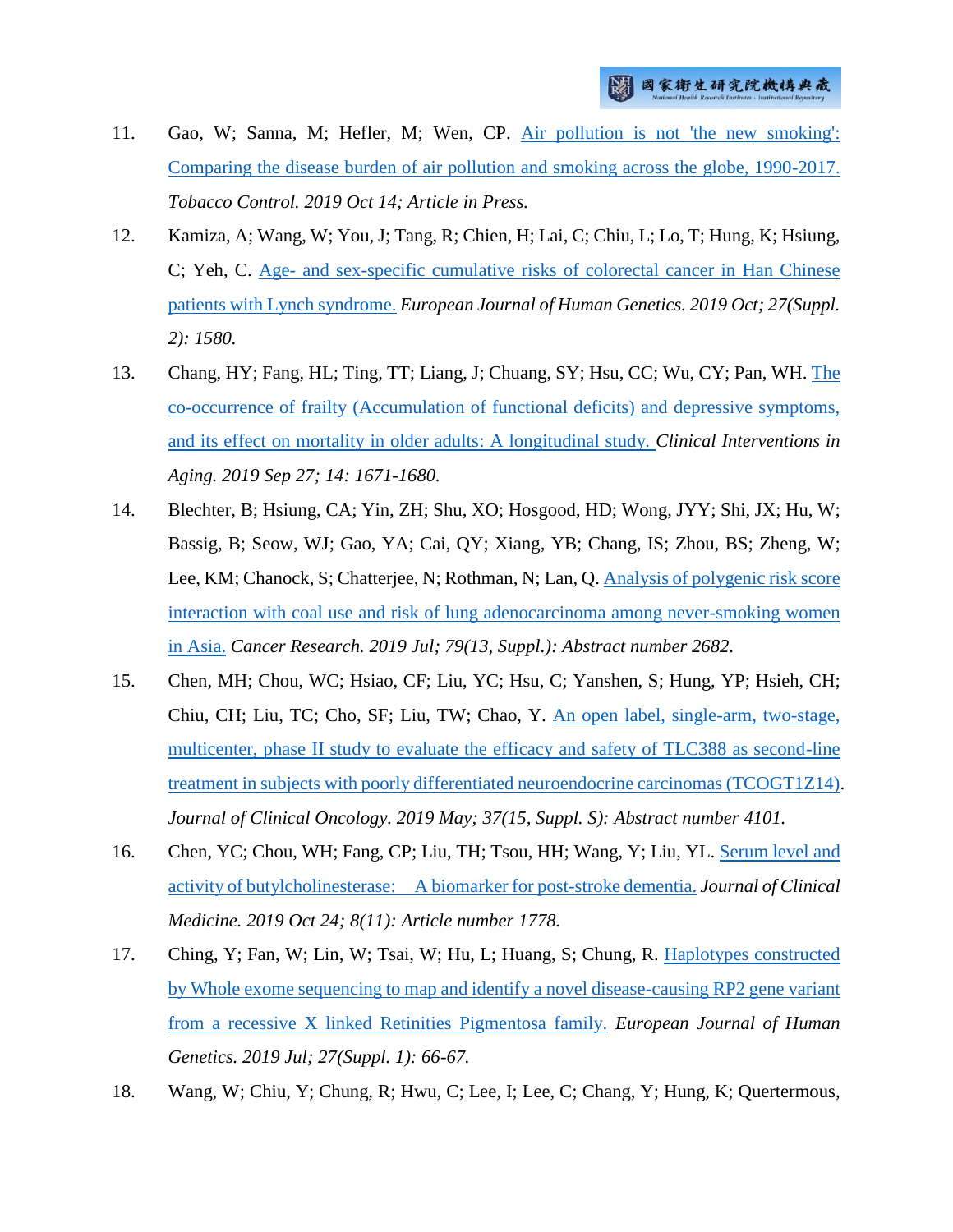T; Chen, YI; Hsiung, CA. [IGF1 gene is associated with triglyceride levels in subjects with](http://ir.nhri.org.tw/handle/3990099045/12279)  [family history of hypertension from the SAPPHIRe and TWB projects.](http://ir.nhri.org.tw/handle/3990099045/12279) *European Journal of Human Genetics. 2019 Jul; 27: 163.*

- 19. Suresh, D; Ching, Y; Lin, M; Liao, B. [Functional analysis of a novel gene X causing small](http://ir.nhri.org.tw/handle/3990099045/12281)  [eye phenotype through JNK-dependent apoptosis pathway.](http://ir.nhri.org.tw/handle/3990099045/12281) *European Journal of Human Genetics. 2019 Jul; 27(Suppl. 1): 479.*
- 20. Kao, Y; Fan, W; Chung, R; Lin, W; Tsai, W; Hu, L; Huang, S; Ching, [Y. In vitro functional](http://ir.nhri.org.tw/handle/3990099045/12282)  [analysis of a novel RP2 alleles.](http://ir.nhri.org.tw/handle/3990099045/12282) *European Journal of Human Genetics. 2019 Jul; 27: 68.*
- 21. Chiu, YC; Lin, YH. [Methodological and ethical criticisms of the China global burden of](http://ir.nhri.org.tw/handle/3990099045/12283)  [disease studies.](http://ir.nhri.org.tw/handle/3990099045/12283) *Journal of the Formosan Medical Association = Taiwan yi zhi. 2019 Oct 16; Article in Press.*

#### **National Institute of Cancer Research**

- 1. Blechter, B; Hsiung, CA; Yin, ZH; Shu, XO; Hosgood, HD; Wong, JYY; Shi, JX; Hu, W; Bassig, B; Seow, WJ; Gao, YA; Cai, QY; Xiang, YB; Chang, IS; Zhou, BS; Zheng, W; Lee, KM; Chanock, S; Chatterjee, N; Rothman, N; Lan, Q. Analysis of [polygenic risk score](http://ir.nhri.org.tw/handle/3990099045/12244)  [interaction with coal use and risk of lung adenocarcinoma among never-smoking women](http://ir.nhri.org.tw/handle/3990099045/12244)  [in Asia.](http://ir.nhri.org.tw/handle/3990099045/12244) *Cancer Research. 2019 Jul; 79(13, Suppl.): Abstract number 2682.*
- 2. Chen, MH; Chou, WC; Hsiao, CF; Liu, YC; Hsu, C; Yanshen, S; Hung, YP; Hsieh, CH; Chiu, CH; Liu, TC; Cho, SF; Liu, TW; Chao, Y. [An open label, single-arm, two-stage,](http://ir.nhri.org.tw/handle/3990099045/12245)  [multicenter, phase II study to evaluate the efficacy and safety of TLC388 as second-line](http://ir.nhri.org.tw/handle/3990099045/12245)  [treatment in subjects with poorly differentiated neuroendocrine carcinomas \(TCOGT1Z14\).](http://ir.nhri.org.tw/handle/3990099045/12245) *Journal of Clinical Oncology. 2019 May; 37(15, Suppl. S): Abstract number 4101.*
- 3. Dai, MS; Chao, TC; Chiu, CF; Lu, YS; Shiah, HS; Wu, YY; Cheng, WH; Chan, WK; Hung, T; Hung, N; Cutler, D; Kwan, R; Kramer, D; Chao, TY. [Oral paclitaxel in the treatment of](http://ir.nhri.org.tw/handle/3990099045/12255)  [metastatic breast cancer \(MBC\) patients.](http://ir.nhri.org.tw/handle/3990099045/12255) *Journal of Clinical Oncology. 2019 May; 37(15, Suppl. S): Abstract number 1084.*
- 4. Su, YY; Liu, YS; Chao, YJ; Chiang, NJ; Yen, CJ; Tsai, HM. [Percutaneous computed](http://ir.nhri.org.tw/handle/3990099045/12256)  [tomography-guided coaxial core biopsy for the diagnosis of pancreatic tumors.](http://ir.nhri.org.tw/handle/3990099045/12256) *Journal of*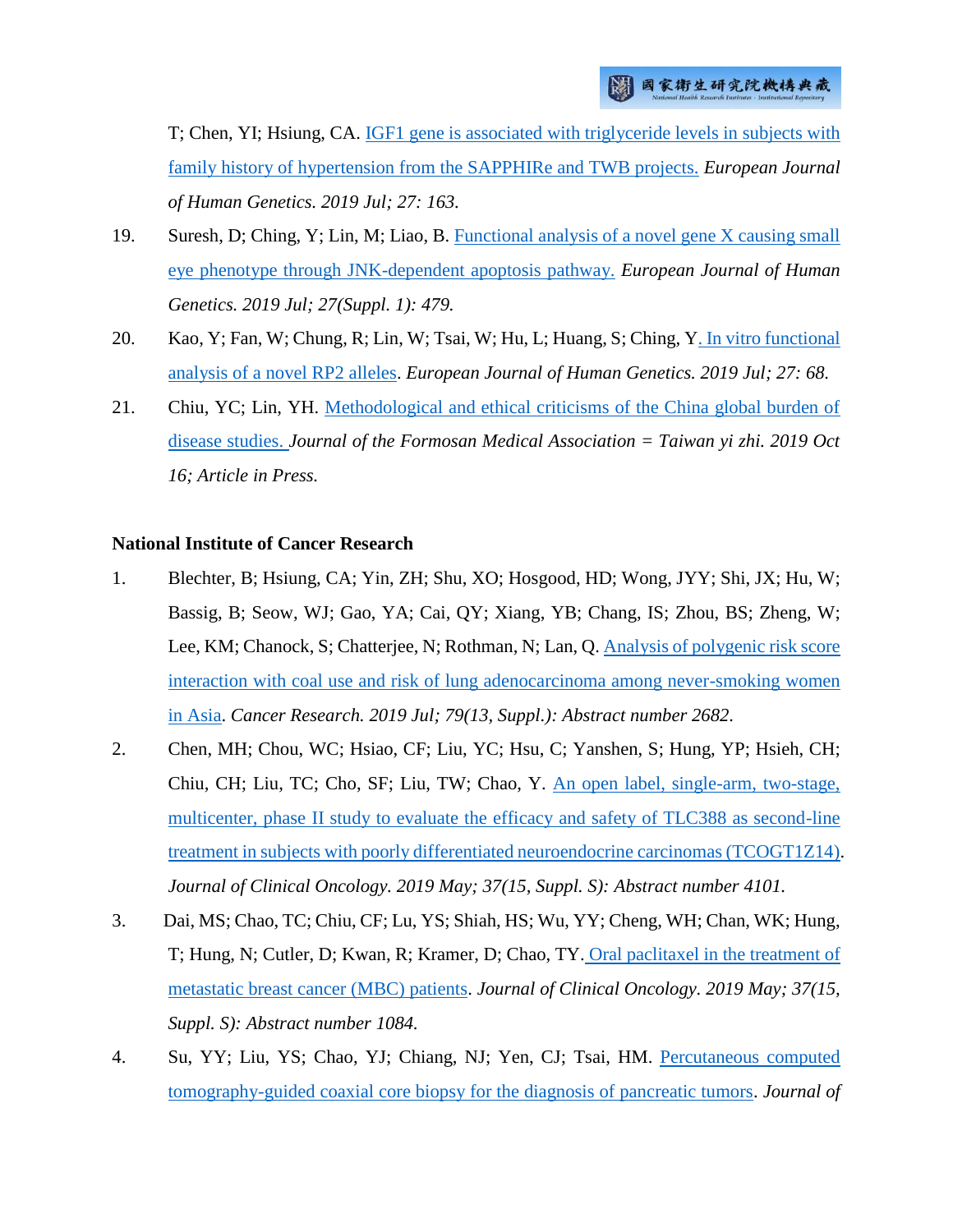*Clinical Medicine. 2019 Oct 5; 8(10): Article number 1633.*

- 5. Chiang, NJ; Chen, MH; Chen, LT; Shan, YS. [Mutational landscape by targeted next](http://ir.nhri.org.tw/handle/3990099045/12257)[generation sequencing in EBV-associated lymphoepithelioma-like cholangiocarcinoma.](http://ir.nhri.org.tw/handle/3990099045/12257) *Journal of Clinical Oncology. 2019 Feb; 37(4, Suppl.): Abstract number 269.*
- 6. Chien, YW; Ho, TC; Huang, PW; Ko, NY; Ko, WC; Perng, GC. [Low seroprevalence of](http://ir.nhri.org.tw/handle/3990099045/12258)  [Zika virus infection among adults in Southern Taiwan.](http://ir.nhri.org.tw/handle/3990099045/12258) *BMC Infectious Diseases. 2019 Oct 23; 19: Article number 884.*
- 7. Hsu, KF; Liang, YL; Wu, CH; Shih, NY. [ATP-binding cassette transporter, ABCG2,](http://ir.nhri.org.tw/handle/3990099045/12259)  [activation is responsible for chemo-resistant, SIK3 low expressed ovarian cancer.](http://ir.nhri.org.tw/handle/3990099045/12259) *Cancer Research. 2019 Jul; 79(13, Suppl.): Abstract number 5146.*
- 8. Liang, YL; Wu, CH; Kang, CY; Lin, CN; Shih, NY; Lin, SH; Chen, YC; Hsu, KF. [Downregulated salt-inducible kinase 3 expression promotes chemoresistance in serous](http://ir.nhri.org.tw/handle/3990099045/12260)  [ovarian cancer via the ATP-binding cassette protein ABCG2.](http://ir.nhri.org.tw/handle/3990099045/12260) *Journal of Cancer. 2019; 10(24): 6025-6036.*
- 9. Chien, CH; Chuang, JY; Yang, ST; Yang, WB; Chen, PY; Hsu, TI; Huang, CY; Lo, WL; Yang, KY; Liu, MS; Chu, JM; Chung, PH; Liu, JJ; Chou, SW; Chen, SH; Chang, KY. [Enrichment of superoxide dismutase 2 in glioblastoma confers to acquisition of](http://ir.nhri.org.tw/handle/3990099045/12261)  [temozolomide resistance that is associated with tumor-initiating cell subsets.](http://ir.nhri.org.tw/handle/3990099045/12261) *Journal of Biomedical Science. 2019 Oct 19; 26: Article number 77.*
- 10. Chen, SJ; Shen, MR; Chen, LH; Lin, HH; Hsu, SH; Chang, JY. [Cathepsin S inhibition](http://ir.nhri.org.tw/handle/3990099045/12262)  [alleviates oxaliplatin-induced peripheral neuropathy through regulation of](http://ir.nhri.org.tw/handle/3990099045/12262)  [Ca2+homeostasis.](http://ir.nhri.org.tw/handle/3990099045/12262) *Cancer Research. 2019 Jul; 79(13, Suppl.): Abstract number 2942.*
- 11. Chen, LT. [Chemo-radiotherapy in adjuvant therapy of curatively resected pancreatic](http://ir.nhri.org.tw/handle/3990099045/12263)  [cancer: Lesions from TCOG T3207 study.](http://ir.nhri.org.tw/handle/3990099045/12263) *Annals of Oncology. 2019 Oct; 30(Suppl. 6): 75.*
- 12. Chen, LT. [Interpretation the results of adjuvant chemotherapy in curatively resected](http://ir.nhri.org.tw/handle/3990099045/12264)  [pancreatic cancer.](http://ir.nhri.org.tw/handle/3990099045/12264) *Annals of Oncology. 2019 Oct; 30(Suppl. 6): vi 78.*
- 13. Chua, YJ; Pavlakis, N; Sjoquist, KM; Martin, AJ; Tsobanis, E; Yip, S; Bang, YJ; Alcindor, T; O'Callaghan, CJ; Bekaii-Saab, TS; Grothey, A; Chen, LT; Simes, J; Zalcberg, JR;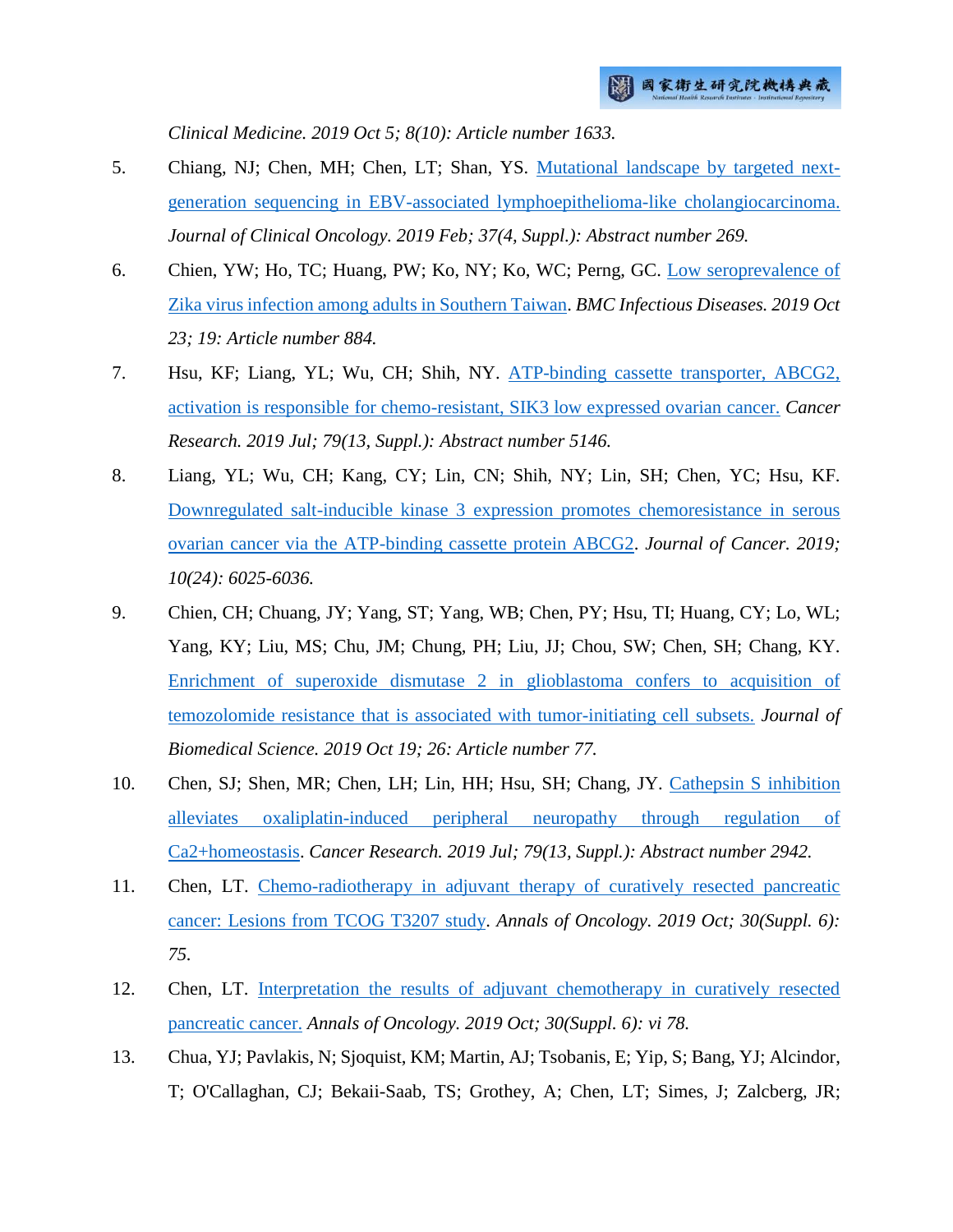Goldstein, D; Komatsu, Y; Machida, N; Esaki, T; Hara, H; Shitara, K. [Randomised phase](http://ir.nhri.org.tw/handle/3990099045/12265)  [3 study of regorafenib in refractory advanced gastro-oesophageal cancer \(AGOC\) -](http://ir.nhri.org.tw/handle/3990099045/12265) [Integrate II.](http://ir.nhri.org.tw/handle/3990099045/12265) *Annals of Oncology. 2019 Oct; 30(Suppl. 6): 137.*

- 14. Wang, HC; Lin, YL; Hsu, CC; Chao, YJ; Hou, YC; Chiu, TJ; Huang, PH; Tang, MJ; Chen, LT; Shan, YS. [Pancreatic stellate cells activated by mutant KRAS-mediated PAI-1](http://ir.nhri.org.tw/handle/3990099045/12266)  [upregulation foster pancreatic cancer progression via IL-8.](http://ir.nhri.org.tw/handle/3990099045/12266) *Theranostics. 2019 Sep. 23; 9(24): 7168-7183.*
- 15. Oh, DY; Yong, WP; Chen, LT; Kim, JW; Chang, AYC; Park, JH; Hsieh, CY; Shih, HJ; McIntyre, N; Chen, YC; Chang, WL; McHale, M; Lindmark, B. [A multicenter, phase Ib/2](http://ir.nhri.org.tw/handle/3990099045/12267)  [study of varlitinib plus gemcitabine and cisplatin \(gem/cis\) for treatment of naive,](http://ir.nhri.org.tw/handle/3990099045/12267)  [advanced, or metastatic biliary tract cancer \(BTC\).](http://ir.nhri.org.tw/handle/3990099045/12267) *Journal of Clinical Oncology. 2019 Feb; 37(4, Suppl.): Abstract number 319.*
- 16. Kang, YK; Satoh, T; Chao, Y; Kato, K; Chung, HC; Chen, JS; Muro, K; Kang, WK; Yoshikawa, T; Oh, SC; Tamura, T; Lee, KW; Morita, S; Chen, LT; Boku, N. [Evaluation](http://ir.nhri.org.tw/handle/3990099045/12268)  [of efficacy of nivolumab by baseline factors from ATTRACTION-2.](http://ir.nhri.org.tw/handle/3990099045/12268) *Journal of Clinical Oncology. 2019 Feb; 37(4, Suppl.): Abstract number 8.*
- 17. Goyal, L; Bahleda, R; Furuse, J; Valle, JW; Moehler, MH; Oh, DY; Chang, HM; Kelley, RK; Javle, MM; Borad, MJ; Chen, LT; Uboha, NV; Klumpen, HJ; O'Dwyer, PJ; Li, DN; Morizane, C; Huang, J; Bridgewater, JA. [A phase II trial of TAS-120 in patients with](http://ir.nhri.org.tw/handle/3990099045/12269)  [intrahepatic cholangiocarcinoma harboring FGFR2 gene rearrangements.](http://ir.nhri.org.tw/handle/3990099045/12269) *Journal of Clinical Oncology. 2019 Feb; 37(4, Suppl.): Abstract number TPS468.*
- 18. Lin, TY; Chan, HH; Chen, SH; Sarvagalla, S; Chen, PS; Coumar, MS; Cheng, SM; Chang, YC; Lin, CH; Leung, E; Cheung, CHA. [BIRC5/Survivin is a novel ATG12?ATG5](http://ir.nhri.org.tw/handle/3990099045/12270) [conjugate interactor and an autophagy-induced DNA damage suppressor in human cancer](http://ir.nhri.org.tw/handle/3990099045/12270)  [and mouse embryonic fibroblast cells.](http://ir.nhri.org.tw/handle/3990099045/12270) *Autophagy. 2019 Oct 15; Article in Press.*
- 19. Liu, KJ; Hsiao, KC; Chu, PY; Chang, GC. [Elevated expression of lumican in lung cancer](http://ir.nhri.org.tw/handle/3990099045/12271)  [cells promotes bone metastasis through an autocrine regulatory mechanism.](http://ir.nhri.org.tw/handle/3990099045/12271) *Annals of Oncology. 2019 Oct; 30(Suppl. 6): 131.*
- 20. Shiah, SG; Chou, ST; Kuo, CC; Chi, YH. [A novel mechanism of miRNA-mediated CBX8](http://ir.nhri.org.tw/handle/3990099045/12272)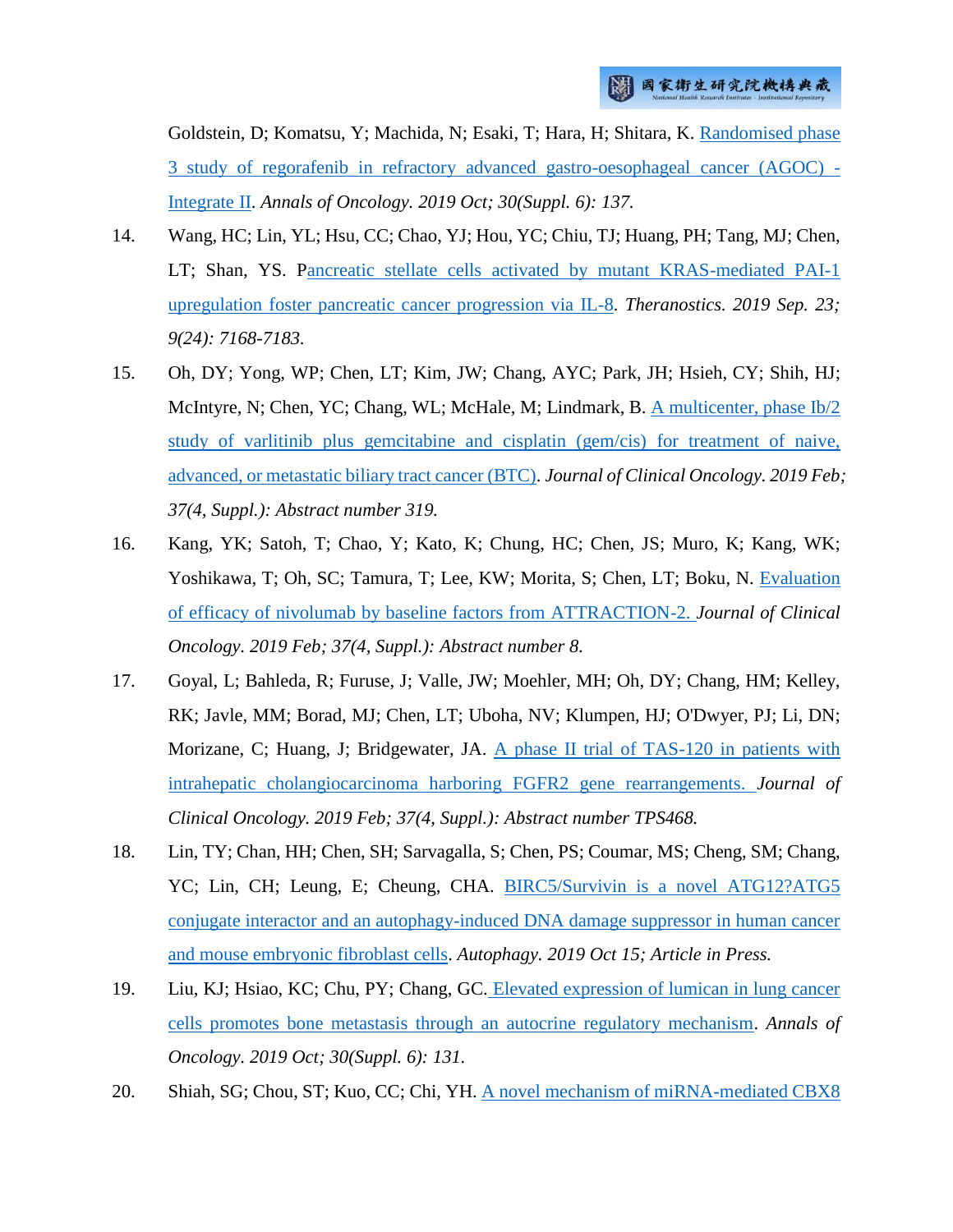[associated with tumorigenesis in head and neck squamous cell carcinoma.](http://ir.nhri.org.tw/handle/3990099045/12272) *Journal of Clinical Oncology. 2019 May; 37(15, Suppl. S): Abstract number e17534.*

- 21. He, CK; Chen, YW; Wang, SH; Hsu, CH. [Establishing single-cell based co-cultures in a](http://ir.nhri.org.tw/handle/3990099045/12277)  [deterministic manner with a microfluidic chip.](http://ir.nhri.org.tw/handle/3990099045/12277) *Journal of Visualized Experiments: JOVE. 2019 Sep 27; Article number 151.*
- 22. Lin, SF; Ko, YC; Wang, FH; Su, SY; Chen, YL; Lai, TY; Liu, YH; Lin, CY; Hsu, SC. [Recapitulation of inflammatory and immune-evasive subtypes of oral cancer cells in](http://ir.nhri.org.tw/handle/3990099045/12284)  [immunodeficient mice.](http://ir.nhri.org.tw/handle/3990099045/12284) *Journal of Clinical Oncology. 2019 May; 37(15, Suppl. S): Abstract number e14199.*

#### **National Institute of Environmental Health Sciences**

- 1. Tseng, CH[. Metformin use is associated with a lower risk of hospitalization for heart failure](http://ir.nhri.org.tw/handle/3990099045/12252)  [in patients with type 2 diabetes mellitus: A retrospective cohort analysis.](http://ir.nhri.org.tw/handle/3990099045/12252) *Journal of the American Heart Association. 2019 Nov 5; 8(21): Article number e011640.*
- 2. Chen, CH; Wu, CD; Chiang, HC; Chu, D; Lee, KY; Lin, WY; Yeh, JI; Tsai, KW; Guo, YL. [The effects of fine and coarse particulate matter on lung function among the elderly.](http://ir.nhri.org.tw/handle/3990099045/12253) *Scientific Reports. 2019 Oct 15; 9: Article number 14790.*
- 3. Sun, L; Fu, J; Lin, SH; Sun, JL; Xia, L; Lin, CH; Liu, L; Zhang, C; Yang, L; Xue, P; Wang, X; Huang, S; Han, X; Chen, HL; Huang, MS; Zhang, X; Huang, SK; Zhou, Y. [PM2.5](http://ir.nhri.org.tw/handle/3990099045/12254)  [disturbs the balance of Th17/Treg cells by targeting Got1 and HIF-1alpha in an asthma](http://ir.nhri.org.tw/handle/3990099045/12254)  [model.](http://ir.nhri.org.tw/handle/3990099045/12254) *Journal of Allergy and Clinical Immunology. 2019 Oct 21; Article in Press.*

#### **National Institute of Infectious Diseases and Vaccinology**

- 1. Kuo, CC; Jiaang, WT; Ou, JJ; Chen, CT; Hsu, SC; Shih, C; Lin, LM; Sun, M; Wang, YH; Huang, ZT; Chang, JY; Ueng, SH. [Use of integrated genomic analyses in patient-derived](http://ir.nhri.org.tw/handle/3990099045/12218)  [tumor model to discover new clinical indications for the multikinase inhibitor drug](http://ir.nhri.org.tw/handle/3990099045/12218)  [candidate, DBPR216.](http://ir.nhri.org.tw/handle/3990099045/12218) *Cancer Research. 2019 Jul; 79(13, Suppl.): Abstract number 4626.*
- 2. Yang, CC; Hu, HS; Lin, HM; Wu, PS; Wu, RH; Tian, JN; Wu, SH; Tsou, LK; Song, JS; Chen, HW; Chern, JH; Chen, CT; Yueh, A. [A novel flavivirus entry inhibitor, BP34610,](http://ir.nhri.org.tw/handle/3990099045/12221)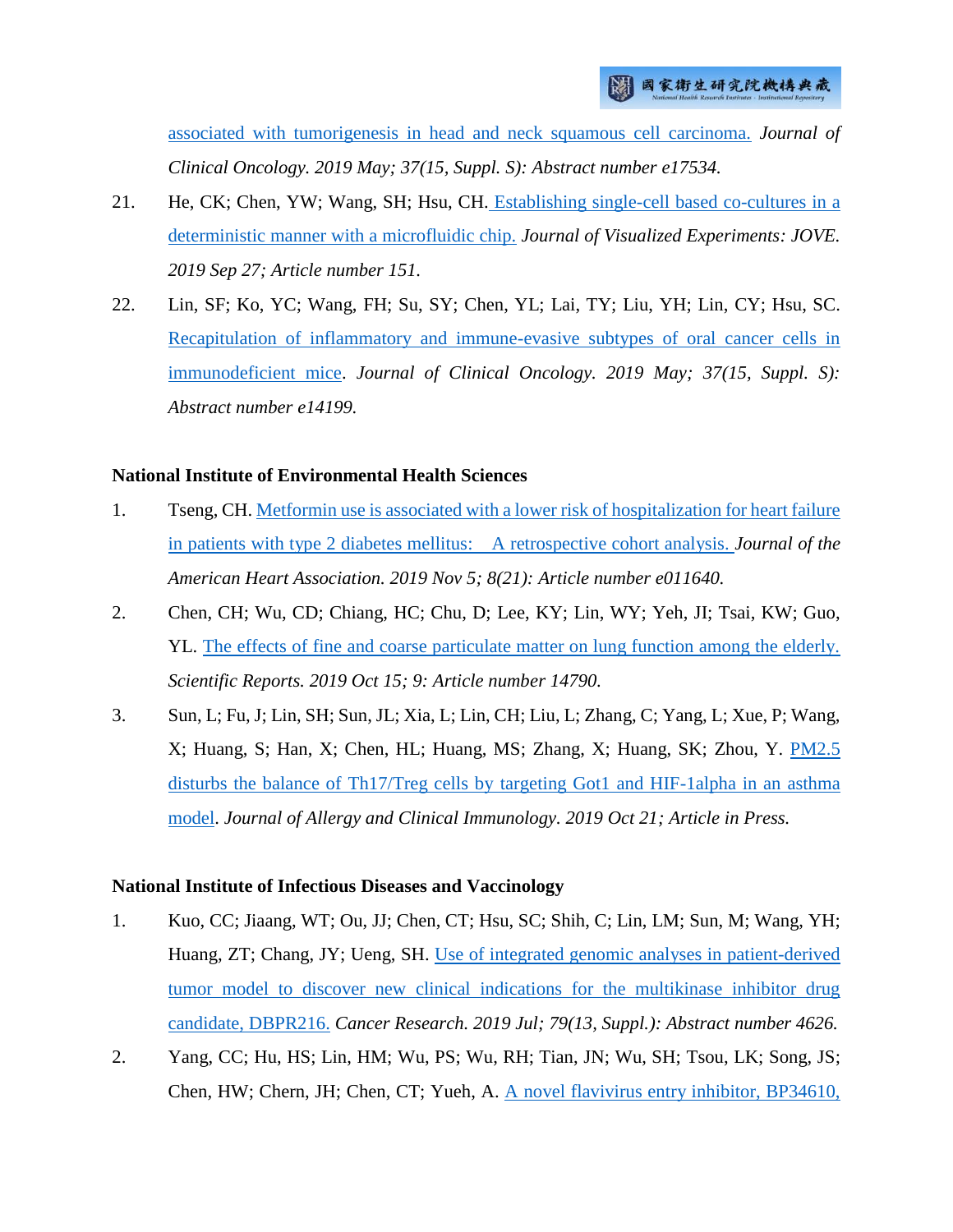[discovered through high-throughput screening with dengue reporter viruses.](http://ir.nhri.org.tw/handle/3990099045/12221) *Antiviral Research. 2019 Oct 22; Article in Press.*

- 3. Huang, SW; Cheng, D; Wang, JR. [Enterovirus A71: Virulence, antigenicity, and genetic](http://ir.nhri.org.tw/handle/3990099045/12223)  [evolution over the years.](http://ir.nhri.org.tw/handle/3990099045/12223) *Journal of Biomedical Science. 2019 Oct 21; 26: Article number 81.*
- 4. Sher, YP; Lin, SI; Chai, KM; Chen, IH; Liu, SJ. Endoplasmic reticulum-targeting sequence [enhanced the cellular immunity of a tumor-associated antigen L6-based DNA vaccine.](http://ir.nhri.org.tw/handle/3990099045/12230) *American Journal of Cancer Research. 2019 Sep 1; 9(9): 2028-2036.*
- 5. Chuang, FK; Huang, SM; Liao, CL; Lee, AR; Lien, SP; Chiu, YL; Chang, TH; Tsai, PL; Lin, RJ; Shih, CC; Tsai, YJ; Lin, GJ; Yen, LC. [Anti-inflammatory compound shows](http://ir.nhri.org.tw/handle/3990099045/12231)  [therapeutic safety and efficacy against flavivirus infection.](http://ir.nhri.org.tw/handle/3990099045/12231) *Antimicrobial Agents and Chemotherapy. 2019 Oct 21; Article in Press.*
- 6. Lin, SF; Ko, YC; Wang, FH; Su, SY; Chen, YL; Lai, TY; Liu, YH; Lin, CY; Hsu, SC. [Recapitulation of inflammatory and immune-evasive subtypes of oral cancer cells in](http://ir.nhri.org.tw/handle/3990099045/12284)  [immunodeficient mice.](http://ir.nhri.org.tw/handle/3990099045/12284) *Journal of Clinical Oncology. 2019 May; 37(15, Suppl. S): Abstract number e14199.*

# **National Mosquito-Borne Diseases Control Research Center**

- 1. Huang, SW; Cheng, D; Wang, JR. [Enterovirus A71: Virulence, antigenicity, and genetic](http://ir.nhri.org.tw/handle/3990099045/12223)  [evolution over the years.](http://ir.nhri.org.tw/handle/3990099045/12223) *Journal of Biomedical Science. 2019 Oct 21; 26: Article number 81.*
- 2. Chuang, FK; Huang, SM; Liao, CL; Lee, AR; Lien, SP; Chiu, YL; Chang, TH; Tsai, PL; Lin, RJ; Shih, CC; Tsai, YJ; Lin, GJ; Yen, LC. [Anti-inflammatory compound shows](http://ir.nhri.org.tw/handle/3990099045/12231)  [therapeutic safety and efficacy against flavivirus infection.](http://ir.nhri.org.tw/handle/3990099045/12231) *Antimicrobial Agents and Chemotherapy. 2019 Oct 21; Article in Press.*

# **Immunology Research Center**

1. Chuang, HC; Tan, TH. [MAP4K3/GLK in autoimmune disease, cancer and aging.](http://ir.nhri.org.tw/handle/3990099045/12222) *Journal of Biomedical Science. 2019 Oct 22; 26: Article number 82.*